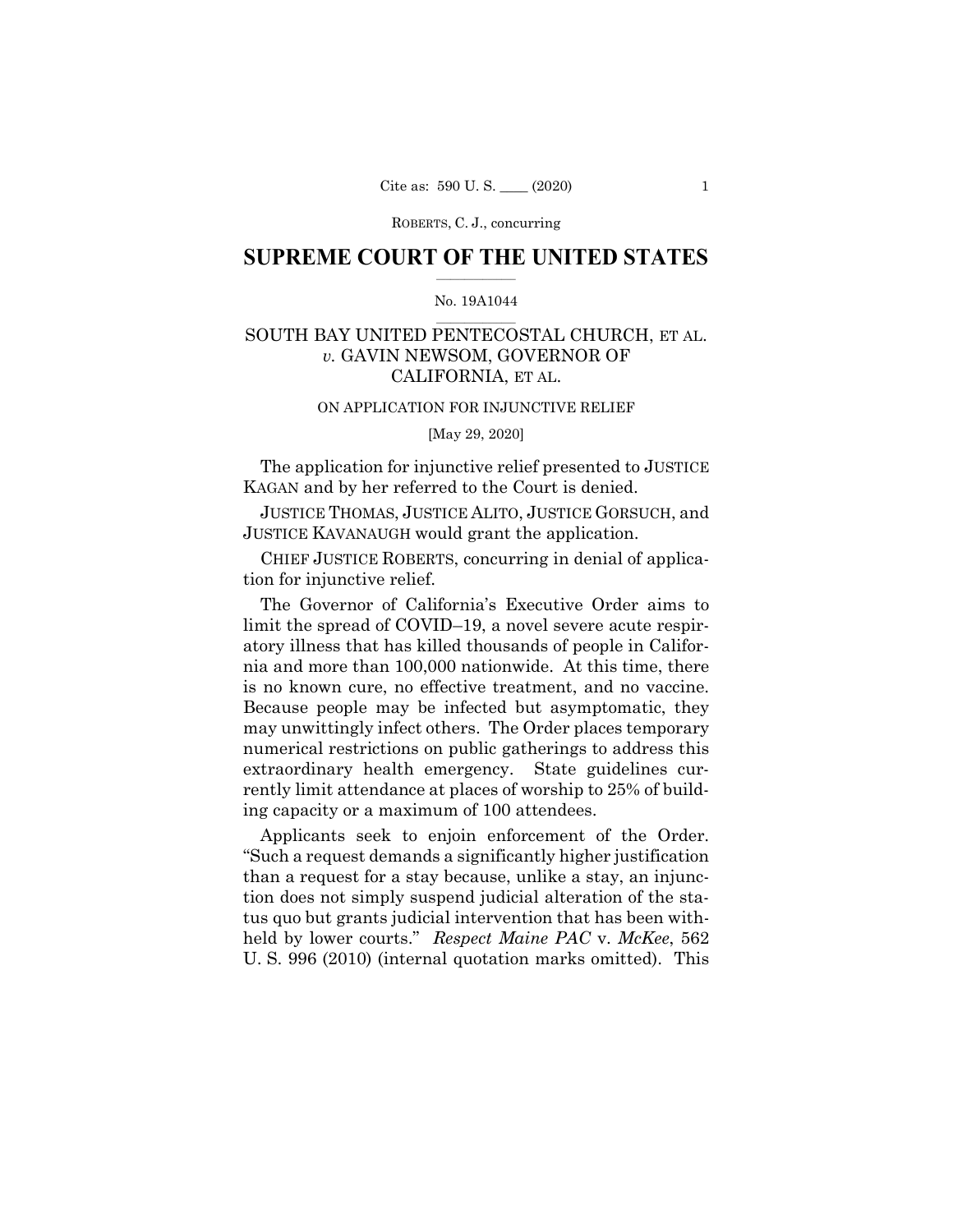#### ROBERTS, C. J., concurring

power is used where "the legal rights at issue are indisputably clear" and, even then, "sparingly and only in the most critical and exigent circumstances." S. Shapiro, K. Geller, T. Bishop, E. Hartnett & D. Himmelfarb, Supreme Court Practice §17.4, p. 17-9 (11th ed. 2019) (internal quotation marks omitted) (collecting cases).

Although California's guidelines place restrictions on places of worship, those restrictions appear consistent with the Free Exercise Clause of the First Amendment. Similar or more severe restrictions apply to comparable secular gatherings, including lectures, concerts, movie showings, spectator sports, and theatrical performances, where large groups of people gather in close proximity for extended periods of time. And the Order exempts or treats more leniently only dissimilar activities, such as operating grocery stores, banks, and laundromats, in which people neither congregate in large groups nor remain in close proximity for extended periods.

The precise question of when restrictions on particular social activities should be lifted during the pandemic is a dynamic and fact-intensive matter subject to reasonable disagreement. Our Constitution principally entrusts "[t]he safety and the health of the people" to the politically accountable officials of the States "to guard and protect." *Jacobson* v. *Massachusetts*, 197 U. S. 11, 38 (1905). When those officials "undertake[ ] to act in areas fraught with medical and scientific uncertainties," their latitude "must be especially broad." *Marshall* v. *United States*, 414 U. S. 417, 427 (1974). Where those broad limits are not exceeded, they should not be subject to second-guessing by an "unelected federal judiciary," which lacks the background, competence, and expertise to assess public health and is not accountable to the people. See *Garcia* v. *San Antonio Metropolitan Transit Authority*, 469 U. S. 528, 545 (1985).

That is especially true where, as here, a party seeks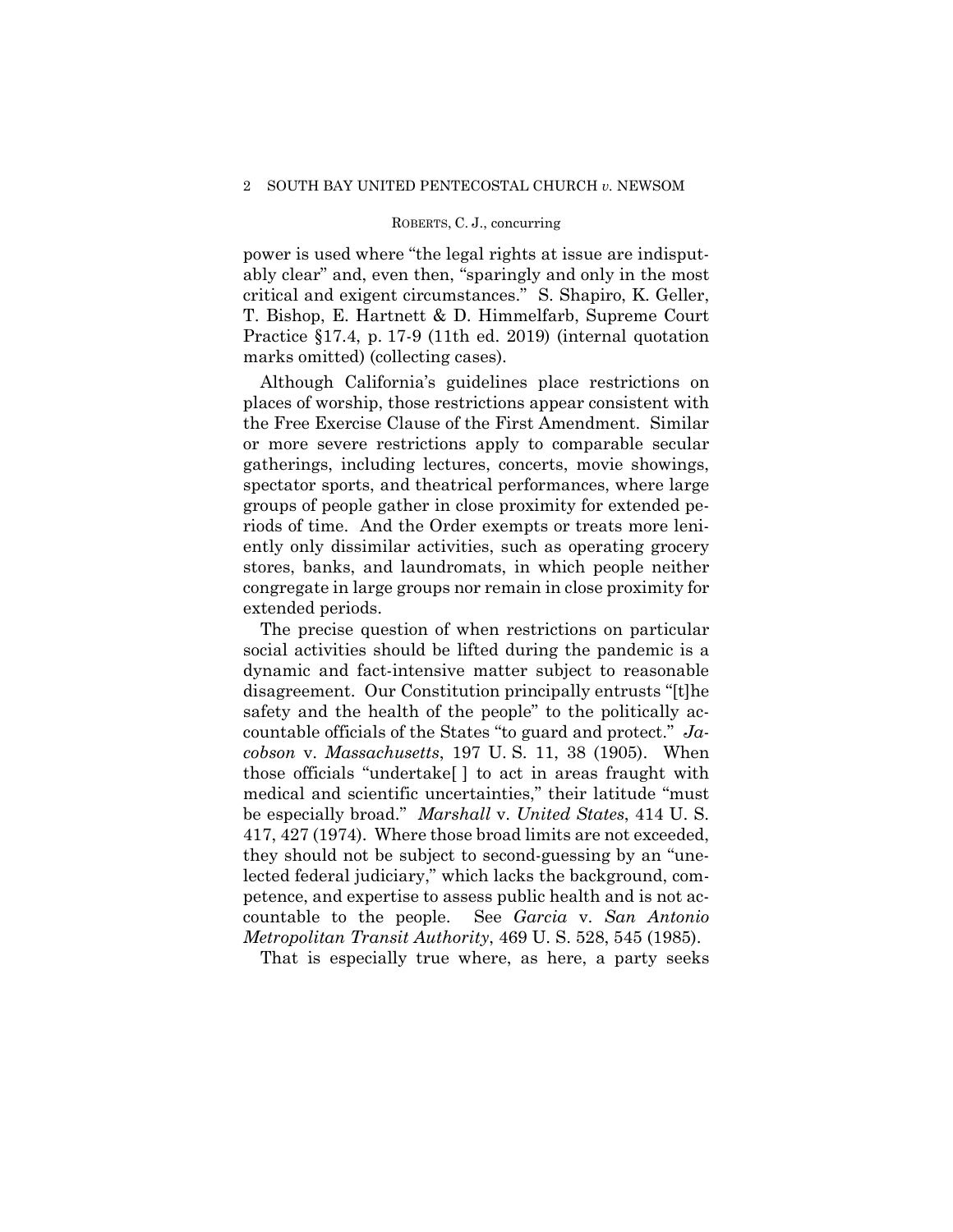## ROBERTS, C. J., concurring

emergency relief in an interlocutory posture, while local officials are actively shaping their response to changing facts on the ground. The notion that it is "indisputably clear" that the Government's limitations are unconstitutional seems quite improbable.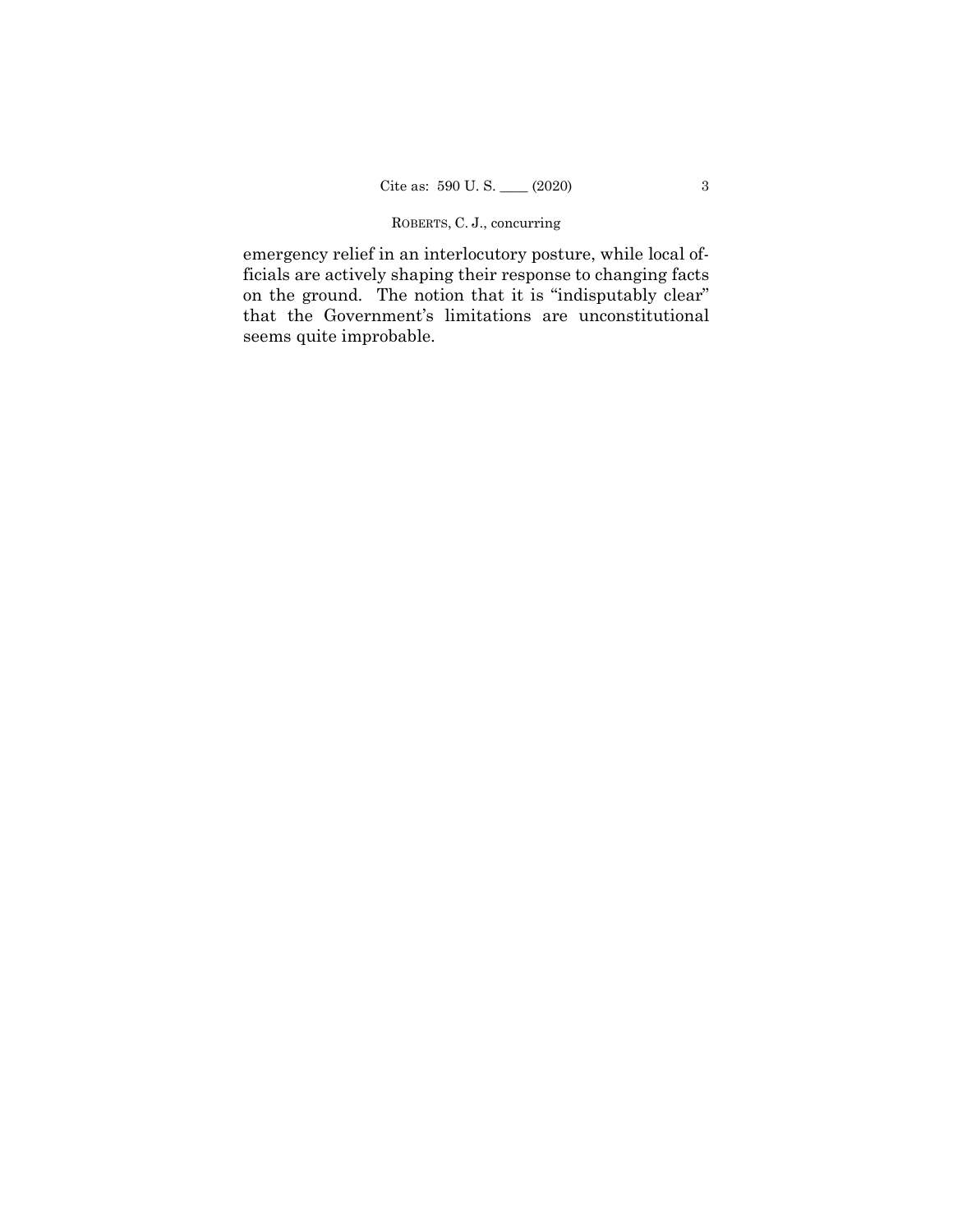KAVANAUGH, J., dissenting

## **SUPREME COURT OF THE UNITED STATES**  $\overline{\phantom{a}}$  , where  $\overline{\phantom{a}}$

## No. 19A1044  $\overline{\phantom{a}}$  , where  $\overline{\phantom{a}}$

# SOUTH BAY UNITED PENTECOSTAL CHURCH, ET AL. *v.* GAVIN NEWSOM, GOVERNOR OF CALIFORNIA, ET AL.

#### ON APPLICATION FOR INJUNCTIVE RELIEF

[May 29, 2020]

JUSTICE KAVANAUGH, with whom JUSTICE THOMAS and JUSTICE GORSUCH join, dissenting from denial of application for injunctive relief.

I would grant the Church's requested temporary injunction because California's latest safety guidelines discriminate against places of worship and in favor of comparable secular businesses. Such discrimination violates the First Amendment.

In response to the COVID–19 health crisis, California has now limited attendance at religious worship services to 25% of building capacity or 100 attendees, whichever is lower. The basic constitutional problem is that comparable secular businesses are not subject to a 25% occupancy cap, including factories, offices, supermarkets, restaurants, retail stores, pharmacies, shopping malls, pet grooming shops, bookstores, florists, hair salons, and cannabis dispensaries.

South Bay United Pentecostal Church has applied for temporary injunctive relief from California's 25% occupancy cap on religious worship services. Importantly, the Church is willing to abide by the State's rules that apply to comparable secular businesses, including the rules regarding social distancing and hygiene. But the Church objects to a 25% occupancy cap that is imposed on religious worship services but not imposed on those comparable secular businesses.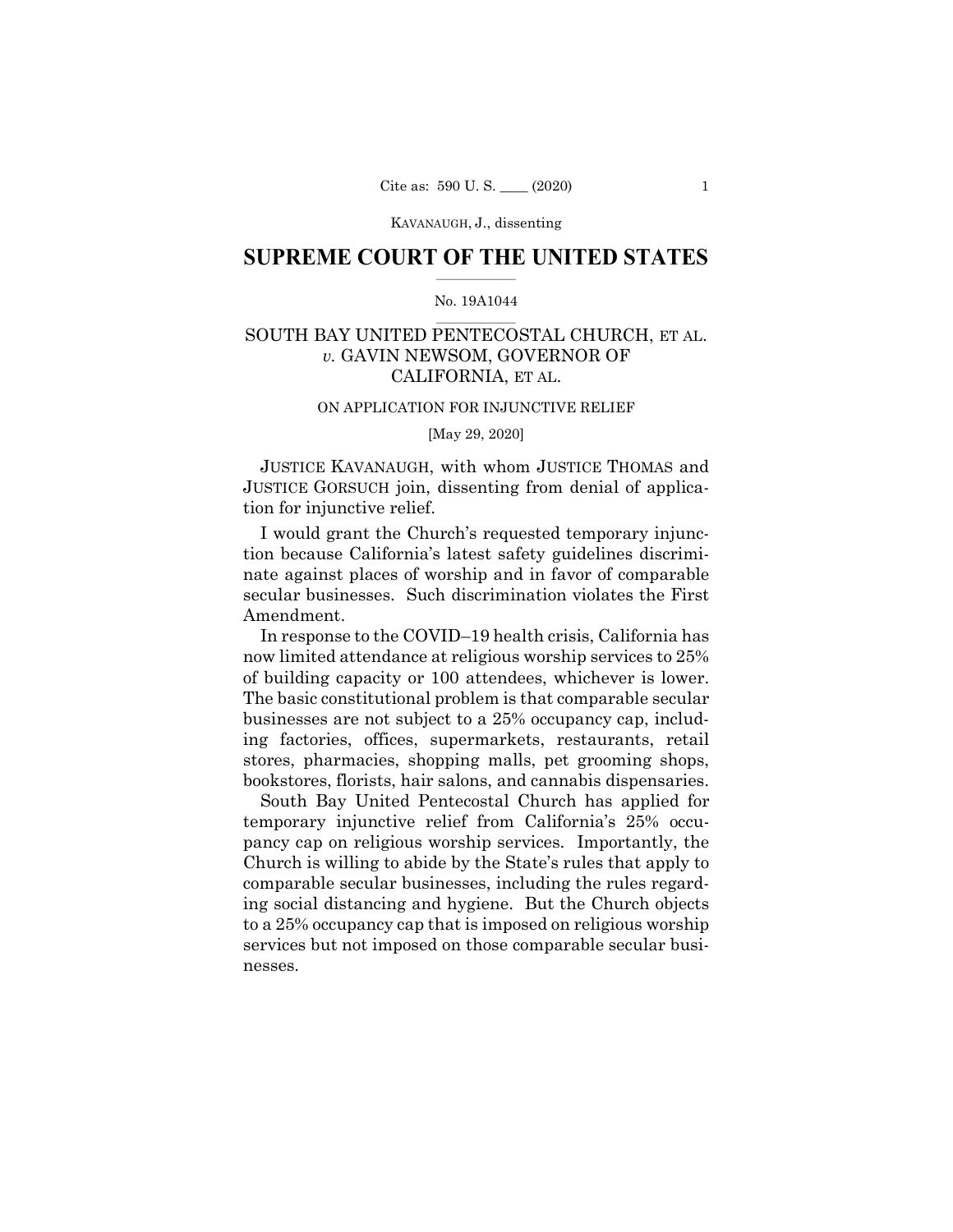#### 2 SOUTH BAY UNITED PENTECOSTAL CHURCH *v.* NEWSOM

### KAVANAUGH, J., dissenting

In my view, California's discrimination against religious worship services contravenes the Constitution. As a general matter, the "government may not use religion as a basis of classification for the imposition of duties, penalties, privileges or benefits." *McDaniel* v. *Paty*, 435 U. S. 618, 639 (1978) (Brennan, J., concurring in judgment). This Court has stated that discrimination against religion is "odious to our Constitution." *Trinity Lutheran Church of Columbia, Inc.* v. *Comer*, 582 U. S. \_\_\_, \_\_\_ (2017) (slip op., at 15); see also, *e.g., Good News Club* v. *Milford Central School*, 533 U. S. 98 (2001); *Rosenberger* v. *Rector and Visitors of Univ. of Va.*, 515 U. S. 819 (1995); *Church of Lukumi Babalu Aye, Inc.* v. *Hialeah*, 508 U. S. 520 (1993); *Lamb's Chapel* v. *Center Moriches Union Free School Dist.*, 508 U. S. 384 (1993); *McDaniel*, 435 U. S. 618.

To justify its discriminatory treatment of religious worship services, California must show that its rules are "justified by a compelling governmental interest" and "narrowly tailored to advance that interest." *Lukumi*, 508 U. S., at 531–532. California undoubtedly has a compelling interest in combating the spread of COVID–19 and protecting the health of its citizens. But "restrictions inexplicably applied to one group and exempted from another do little to further these goals and do much to burden religious freedom." *Roberts* v. *Neace*, 958 F. 3d 409, 414 (CA6 2020) (*per curiam*). What California needs is a compelling justification for distinguishing between (i) religious worship services and (ii) the litany of other secular businesses that are not subject to an occupancy cap.

California has not shown such a justification. The Church has agreed to abide by the State's rules that apply to comparable secular businesses. That raises important questions: "Assuming all of the same precautions are taken, why can someone safely walk down a grocery store aisle but not a pew? And why can someone safely interact with a brave deliverywoman but not with a stoic minister?" *Ibid.*